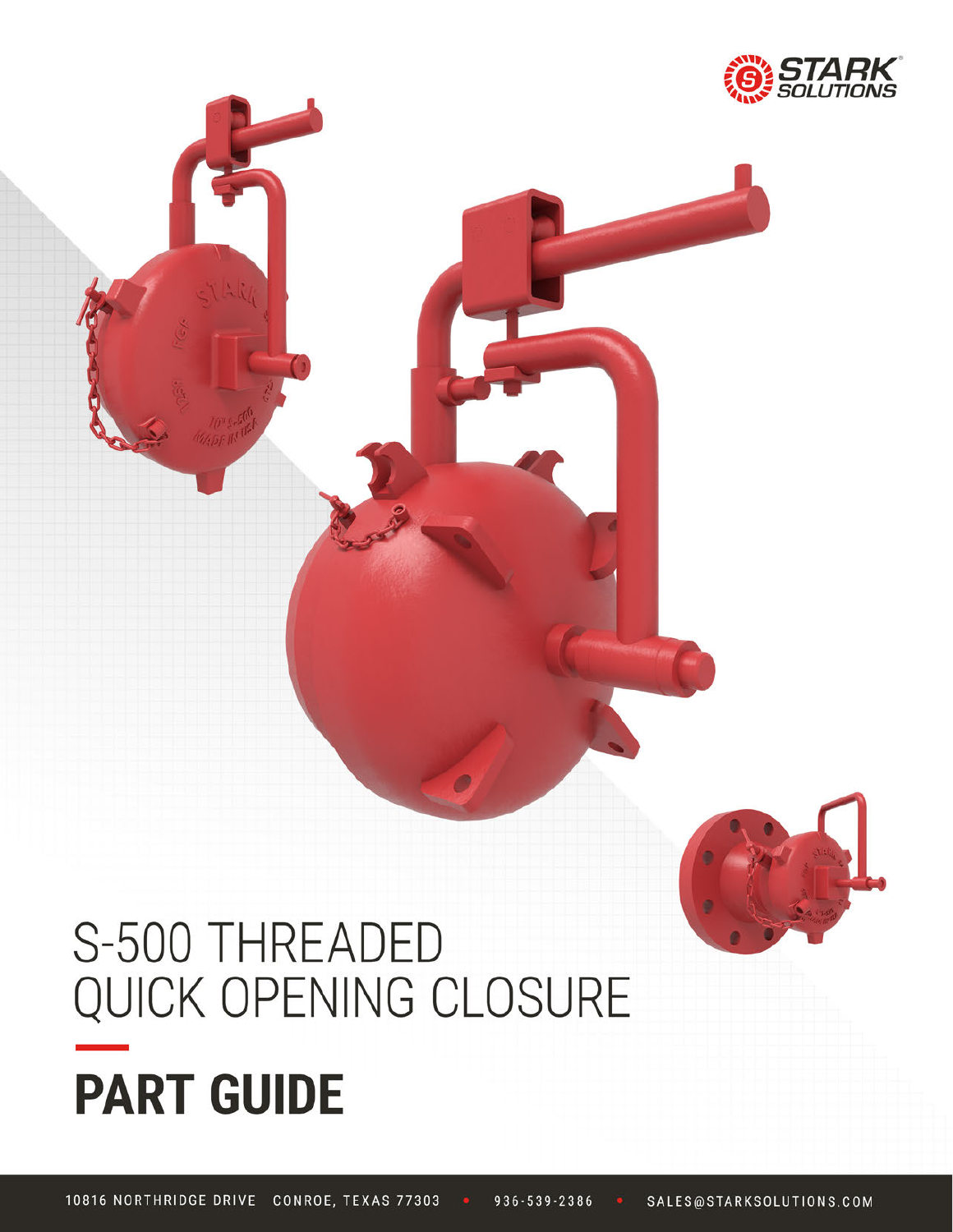

# S-500 THREADED QUICK OPENING CLOSURE

The Stark S-500 threaded closure represents historically the most widely used closure style in the oil and gas sector. Based on the industry desire for robust and cost-effective solutions, Stark improved upon the industry standard design to bring operation to a new level. Features to avoid hammering and strengthen operator control were incorporated into the otherwise proven design. The S-500 is manufactured in diameters ranging from 2" to 52" (DN50 to DN1300) and pressure series 150 through 1500.





#### BENEFITS:

- Proven and robust design
- Economically priced
- Certified to ASME B31.3/B31.4/B31.8/CSA Z662 Cat. I
- Flat sealing surface for best seal results on all sizes
- Bidirectional Hinge design allows the cap to open to left and right side

#### STANDARDS:

- 2" to 4" (DN50 to DN100) closures designed for wrench opening
- Opening tool supplied with 6" to 52" (DN150 to DN1300) closures
- PAV per UG-35.2 of ASME BPVC VIII Div. 1 on 6" and larger (2" to 4" optional)
- Cap designed per ASME BPVC VIII Div. 1, U-Stamp compliant
- Nace MR0175 compliant material
- -50° to + 400°F (-45° to 204°C)

#### OPTIONS:

- Flanged Closure welded connection or one piece
- ASME BPVC VIII Div. 1 with U-Stamp for whole closure (cap and hub)
- Opening Wrench for 2" to 4" (DN50 to DN100)
- PAV per UG-35.2 of ASME BPVC VIII Div. 1 on 2" to 4" (DN50 to DN100)
- Stainless Steel and Inconel weld overlay on sealing surfaces
- Custom Wall Thickness, vents, and other modifications
- Special Materials and O-Rings
- Horizontal, Vertical, or Inclined hinging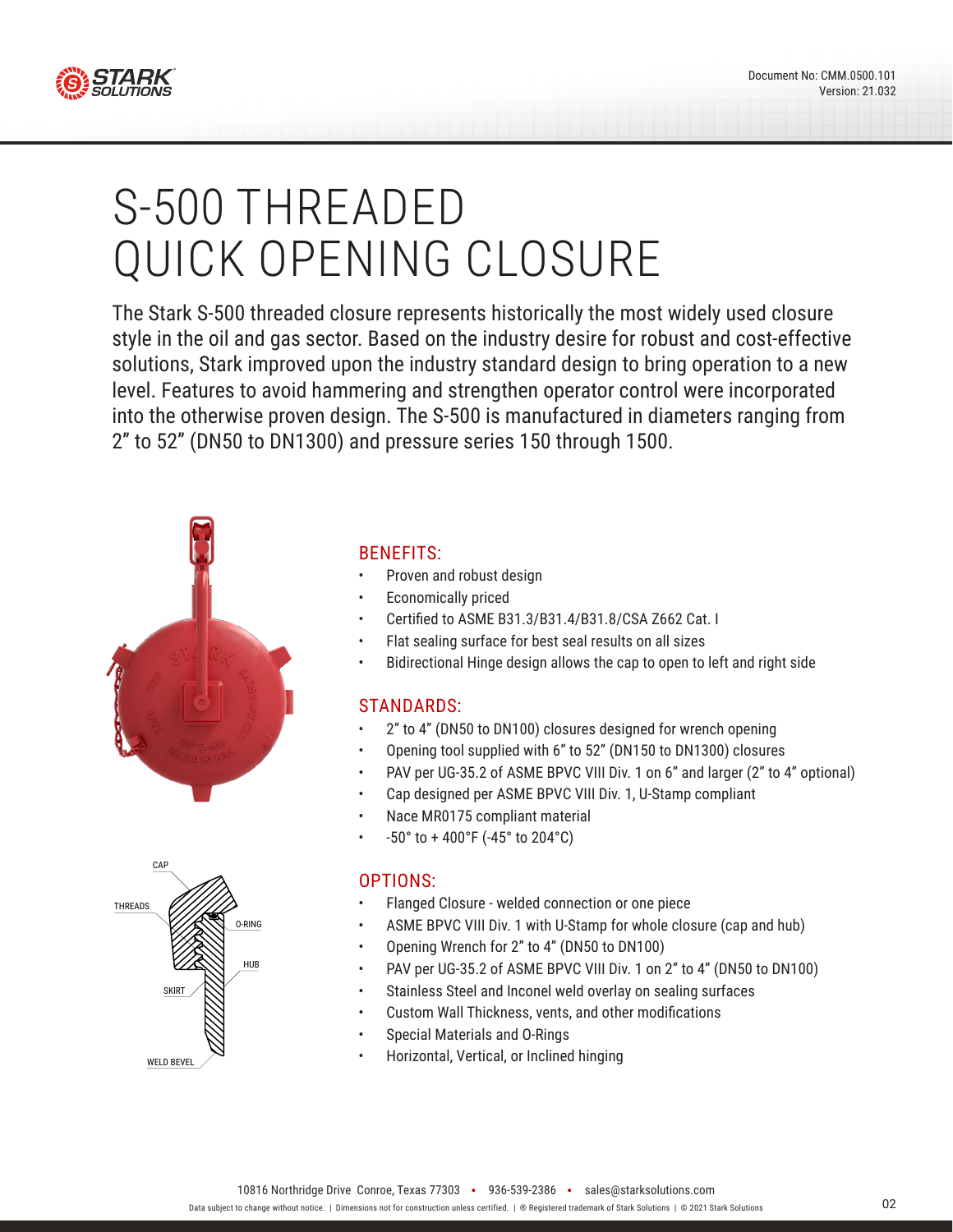#### S-500 Threaded Closure 2" to 4" - ASME B31.3/B31.4/B31.8/CSA Z662 Cat. I

- Maximum test pressure is 1.5 times design pressure
- More closure size options available, consult factory
- \*\*Combination hinge and 1/2" tap on the cap is not available on sizes 2" & 3"
- Note: 2"- 4" Hinging for Horizontal and Vertical Installation is the same

NOTICE: See table on page 10 for common O-Ring options. Specialty O-Rings available for order upon request.

| <b>DIMENSIONS AND WEIGHTS</b> |                                 |                          |                             |  |  |  |  |  |
|-------------------------------|---------------------------------|--------------------------|-----------------------------|--|--|--|--|--|
| <b>SIZE</b>                   | <b>WT (LBS)</b><br><b>LxWxH</b> |                          |                             |  |  |  |  |  |
|                               |                                 | Horizontal               | Vertical                    |  |  |  |  |  |
| 2"                            | 8                               | $4" \times 5" \times 6"$ | 8" x 4" x 8"                |  |  |  |  |  |
| 3"                            | 14                              | $5" \times 6" \times 7"$ | $9" \times 6" \times 8"$    |  |  |  |  |  |
| 4"                            | 19                              | $6''$ x $7''$ x $9''$    | $9'' \times 8'' \times 9''$ |  |  |  |  |  |

| <b>SIZE</b><br>(Inch) | <b>Matching Wall</b><br><b>Thickness &amp; Pipe</b><br><b>Schedule</b> | Non-Hinged<br>Series 150<br>M.A.W.P at DF<br>$(0.5/0.6)$ : 285PSI | Non-Hinged<br>Series 300<br>M.A.W.P at DF<br>$(0.5/0.6)$ : 740PSI | Non-Hinged<br>Series 600<br>M.A.W.P at DF<br>$(0.5/0.6)$ : 1480PSI | Hinged<br>Series 150<br>M.A.W.P at DF<br>$(0.5/0.6)$ : 285PSI | Hinged<br>Series 300<br>M.A.W.P at DF<br>$(0.5/0.6)$ : 740PSI | <b>Hinged</b><br>Series 600<br>M.A.W.P at DF<br>$(0.5/0.6)$ : 1480PSI | <b>Option Includes</b> |
|-----------------------|------------------------------------------------------------------------|-------------------------------------------------------------------|-------------------------------------------------------------------|--------------------------------------------------------------------|---------------------------------------------------------------|---------------------------------------------------------------|-----------------------------------------------------------------------|------------------------|
|                       |                                                                        | <b>PART NUMBER</b>                                                | <b>PART NUMBER</b>                                                | <b>PART NUMBER</b>                                                 | <b>PART NUMBER</b>                                            | <b>PART NUMBER</b>                                            | <b>PART NUMBER</b>                                                    |                        |
| 2"                    | 0.154'' / STD                                                          | CTN-0210-0154-S                                                   | CTN-0220-0154-S                                                   | CTN-0230-0154-S                                                    | CTS-0210-0154-S                                               | CTS-0220-0154-S                                               | CTS-0230-0154-S                                                       |                        |
| 2"                    | 0.154'' / STD                                                          | CTN-0210-0154-E                                                   | CTN-0220-0154-E                                                   | CTN-0230-0154-E                                                    | $\star$ $\star$                                               | $\star$ $\star$                                               | $\star\star$                                                          | $1/2$ " Tap            |
| 2"                    | 0.154'' / STD                                                          | CTN-0210-0154-B                                                   | CTN-0220-0154-B                                                   | CTN-0230-0154-B                                                    | CTS-0210-0154-B                                               | CTS-0220-0154-B                                               | CTS-0230-0154-B                                                       | PAV                    |
| 2"                    | 0.154'' / STD                                                          | CTN-0210-0154-G                                                   | CTN-0220-0154-G                                                   | CTN-0230-0154-G                                                    | $\star$ $\star$                                               | $\star$ $\star$                                               | $\star\star$                                                          | 1/2" Tap & PAV         |
| 2"                    | 0.218" / XH                                                            | CTN-0210-0218-S                                                   | CTN-0220-0218-S                                                   | CTN-0230-0218-S                                                    | CTS-0210-0218-S                                               | CTS-0220-0218-S                                               | CTS-0230-0218-S                                                       |                        |
| 2"                    | 0.218" / XH                                                            | CTN-0210-0218-E                                                   | CTN-0220-0218-E                                                   | CTN-0230-0218-E                                                    | $\star$ $\star$                                               | $\star$ $\star$                                               | $\star\star$                                                          | $1/2$ " Tap            |
| 2"                    | 0.218" / XH                                                            | CTN-0210-0218-B                                                   | CTN-0220-0218-B                                                   | CTN-0230-0218-B                                                    | CTS-0210-0218-B                                               | CTS-0220-0218-B                                               | CTS-0230-0218-B                                                       | PAV                    |
| 2"                    | 0.218" / XH                                                            | CTN-0210-0218-G                                                   | CTN-0220-0218-G                                                   | CTN-0230-0218-G                                                    | $\star$ $\star$                                               | $\star\star$                                                  | $\star\star$                                                          | 1/2" Tap & PAV         |
| 2"                    | Flanged                                                                | CTN-0210-0000-F                                                   | CTN-0220-0000-F                                                   | CTN-0230-0000-F                                                    | CTS-0210-0000-F                                               | CTS-0220-0000-F                                               | CTS-0230-0000-F                                                       |                        |
| 3"                    | 0.216" / STD                                                           | CTN-0310-0216-S                                                   | CTN-0320-0216-S                                                   | CTN-0330-0216-S                                                    | CTS-0310-0216-S                                               | CTS-0320-0216-S                                               | CTS-0330-0216-S                                                       |                        |
| 3"                    | 0.216'' / STD                                                          | CTN-0310-0216-E                                                   | CTN-0320-0216-E                                                   | CTN-0330-0216-E                                                    | $\star\star$                                                  | $\star\star$                                                  | $\star\star$                                                          | $1/2$ " Tap            |
| 3"                    | 0.216" / STD                                                           | CTN-0310-0216-B                                                   | CTN-0320-0216-B                                                   | CTN-0330-0216-B                                                    | CTS-0310-0216-B                                               | CTS-0320-0216-B                                               | CTS-0330-0216-B                                                       | PAV                    |
| 3"                    | 0.216'' / STD                                                          | CTN-0310-0216-G                                                   | CTN-0320-0216-G                                                   | CTN-0330-0216-G                                                    | $\star\star$                                                  | $\star\star$                                                  | $\star\star$                                                          | 1/2" Tap & PAV         |
| 3"                    | 0.300" / XH                                                            | CTN-0310-0300-S                                                   | CTN-0320-0300-S                                                   | CTN-0330-0300-S                                                    | CTS-0310-0300-S                                               | CTS-0320-0300-S                                               | CTS-0330-0300-S                                                       |                        |
| 3"                    | $0.300''$ / XH                                                         | CTN-0310-0300-E                                                   | CTN-0320-0300-E                                                   | CTN-0330-0300-E                                                    | $\star\star$                                                  | $\star\star$                                                  | $\star\star$                                                          | $1/2$ " Tap            |
| 3"                    | 0.300" / XH                                                            | CTN-0310-0300-B                                                   | CTN-0320-0300-B                                                   | CTN-0330-0300-B                                                    | CTS-0310-0300-B                                               | CTS-0320-0300-B                                               | CTS-0330-0300-B                                                       | PAV                    |
| 3"                    | $0.300''$ / XH                                                         | CTN-0310-0300-G                                                   | CTN-0320-0300-G                                                   | CTN-0330-0300-G                                                    | $\star\star$                                                  | $\star\star$                                                  | $\star\star$                                                          | 1/2" Tap & PAV         |
| 3"                    | Flanged                                                                | CTN-0310-0000-F                                                   | CTN-0320-0000-F                                                   | CTN-0330-0000-F                                                    | CTN-0310-0000-F                                               | CTS-0320-0000-F                                               | CTS-0330-0000-F                                                       |                        |
| 4"                    | 0.237''/STD                                                            | CTN-0410-0237-S                                                   | CTN-0420-0237-S                                                   | CTN-0430-0237-S                                                    | CTS-0410-0237-S                                               | CTS-0420-0237-S                                               | CTS-0430-0237-S                                                       |                        |
| 4"                    | 0.237'' / STD                                                          | CTN-0410-0237-E                                                   | CTN-0420-0237-E                                                   | CTN-0430-0237-E                                                    | CTS-0410-0237-E                                               | CTS-0420-0237-E                                               | CTS-0430-0237-E                                                       | $1/2$ " Tap            |
| 4"                    | 0.237''/STD                                                            | CTN-0410-0237-B                                                   | CTN-0420-0237-B                                                   | CTN-0430-0237-B                                                    | CTS-0410-0237-B                                               | CTS-0420-0237-B                                               | CTS-0430-0237-B                                                       | PAV                    |
| 4"                    | 0.237''/STD                                                            | CTN-0410-0237-G                                                   | CTN-0420-0237-G                                                   | CTN-0430-0237-G                                                    | CTS-0410-0237-G                                               | CTS-0420-0237-G                                               | CTS-0430-0237-G                                                       | 1/2" Tap & PAV         |
| $4"$                  | 0.337" / XH                                                            | CTN-0410-0337-S                                                   | CTN-0420-0337-S                                                   | CTN-0430-0337-S                                                    | CTS-0410-0337-S                                               | CTS-0420-0337-S                                               | CTS-0430-0337-S                                                       |                        |
| 4"                    | 0.337" / XH                                                            | CTN-0410-0337-E                                                   | CTN-0420-0337-E                                                   | CTN-0430-0337-E                                                    | CTS-0410-0337-E                                               | CTS-0420-0337-E                                               | CTS-0430-0337-E                                                       | $1/2$ " Tap            |
| 4"                    | 0.337" / XH                                                            | CTN-0410-0337-B                                                   | CTN-0420-0337-B                                                   | CTN-0430-0337-B                                                    | CTS-0410-0337-B                                               | CTS-0420-0337-B                                               | CTS-0430-0337-B                                                       | PAV                    |
| 4"                    | $0.337''$ / XH                                                         | CTN-0410-0337-G                                                   | CTN-0420-0337-G                                                   | CTN-0430-0337-G                                                    | CTS-0410-0337-G                                               | CTS-0420-0337-G                                               | CTS-0430-0337-G                                                       | 1/2" Tap & PAV         |
| $4"$                  | Flanged                                                                | CTN-0410-0000-F                                                   | CTN-0420-0000-F                                                   | CTN-0430-0000-F                                                    | CTS-0410-0000-F                                               | CTS-0420-0000-F                                               | CTS-0430-0000-F                                                       |                        |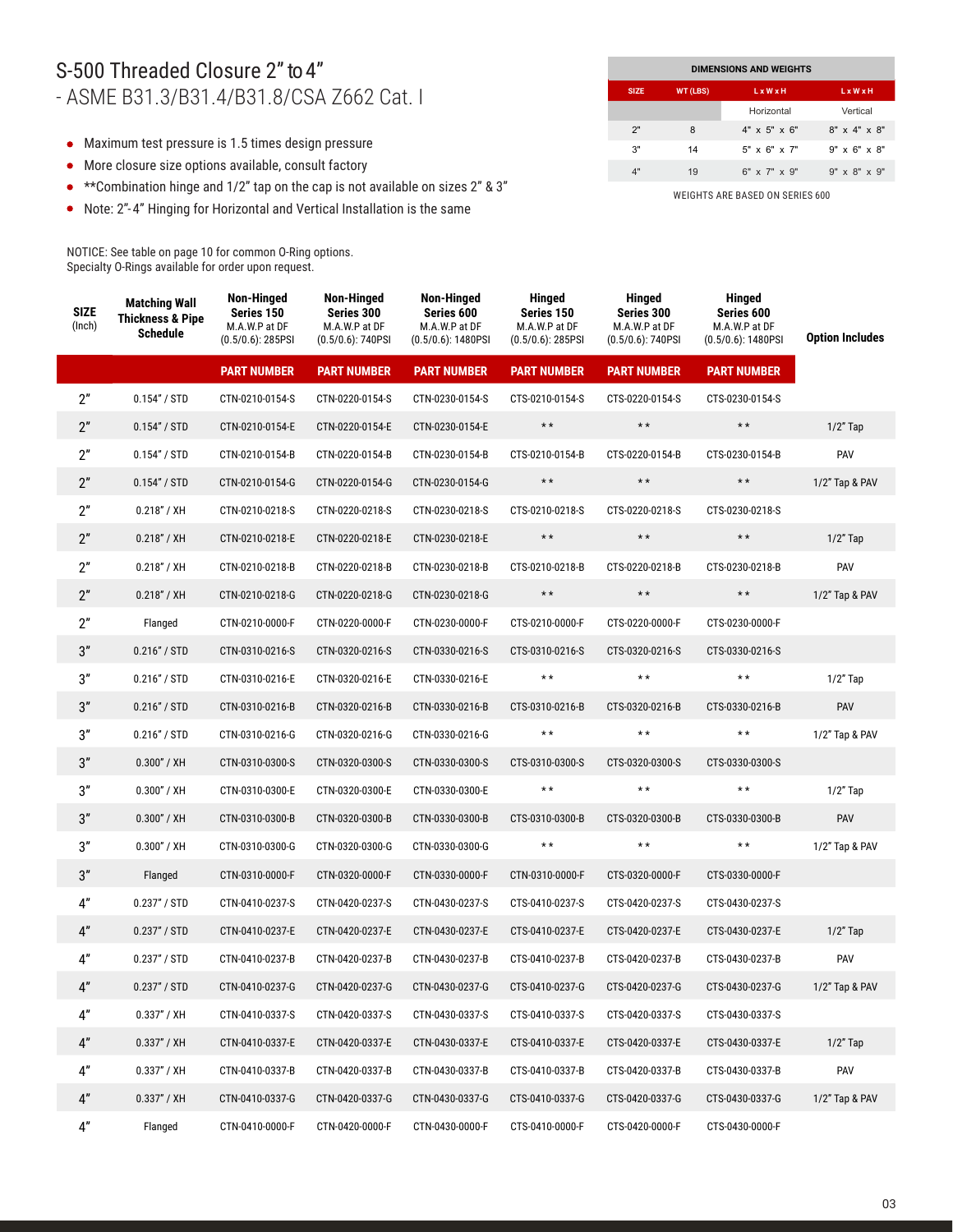#### S-500 Threaded Closure 6" to 20" - ASME B31.3/B31.4/B31.8/CSA Z662 Cat. I

- Maximum test pressure is 1.5 times design pressure
- More closure size options available, consult factory
- \* Full M.A.W.P. with DF 0.5 and/or 0.6 cannot be met, please consult factory for max. pressure per DF
- Note: 6"- 48" Closures (see page 5)

NOTICE: See table on page 10 for common O-Ring options. Specialty O-Rings available for order upon request.

| <b>DIMENSIONS AND WEIGHTS</b> |          |                       |                          |  |  |  |  |  |  |
|-------------------------------|----------|-----------------------|--------------------------|--|--|--|--|--|--|
| <b>SIZE</b>                   | WT (LBS) | $H \times W \times L$ | <b>HxWxL</b>             |  |  |  |  |  |  |
|                               |          | Horizontal            | Vertical                 |  |  |  |  |  |  |
| 6"                            | 58       | $11"$ x $11"$ x $17"$ | 15" x 10" x 12"          |  |  |  |  |  |  |
| 8"                            | 74       | $12"$ x14" x $20"$    | $17"$ x $12"$ x $13"$    |  |  |  |  |  |  |
| 10"                           | 117      | 16" x 15" x 24"       | 18" x 15" x 15"          |  |  |  |  |  |  |
| 12"                           | 144      | $18"$ x $17"$ x $26"$ | $20"$ x 17" x 15"        |  |  |  |  |  |  |
| 14"                           | 195      | 19" x 19" x 29"       | 22" x 18" x 15"          |  |  |  |  |  |  |
| 16"                           | 420      | 25" x 24" x 34"       | $30''$ x $20''$ x $26''$ |  |  |  |  |  |  |
| 18"                           | 771      | 28" x 25" x 38"       | 32" x 22" x 27"          |  |  |  |  |  |  |
| 20"                           | 889      | $32"$ x $26"$ x $42"$ | 34" x 23" x 27"          |  |  |  |  |  |  |

| <b>SIZE</b><br>(Inch) | <b>Matching Wall</b><br><b>Thickness &amp; Pipe</b><br><b>Schedule</b> | <b>Horizontal</b><br>Series 150<br>M.A.W.P at DF<br>$(0.5/0.6)$ : 285PSI | <b>Horizontal</b><br>Series 300<br>M.A.W.P at DF<br>$(0.5/0.6)$ : 740PSI | <b>Horizontal</b><br>Series 600<br>M.A.W.P at DF<br>$(0.5/0.6)$ : 1480PSI | <b>Vertical</b><br>Series 150<br>M.A.W.P at DF<br>$(0.5/0.6)$ : 285PSI | <b>Vertical</b><br>Series 300<br>M.A.W.P at DF<br>$(0.5/0.6)$ : 740PSI | <b>Vertical</b><br>Series 600<br>M.A.W.P at DF<br>$(0.5/0.6)$ : 1480PSI |
|-----------------------|------------------------------------------------------------------------|--------------------------------------------------------------------------|--------------------------------------------------------------------------|---------------------------------------------------------------------------|------------------------------------------------------------------------|------------------------------------------------------------------------|-------------------------------------------------------------------------|
|                       |                                                                        | <b>PART NUMBER</b>                                                       | <b>PART NUMBER</b>                                                       | <b>PART NUMBER</b>                                                        | <b>PART NUMBER</b>                                                     | <b>PART NUMBER</b>                                                     | <b>PART NUMBER</b>                                                      |
| 6"                    | 0.280'' / STD                                                          | CTH-0610-0280-S                                                          | CTH-0620-0280-S                                                          | CTH-0630-0280-S                                                           | CTV-0610-0280-S                                                        | CTV-0620-0280-S                                                        | CTV-0630-0280-S                                                         |
| 6"                    | 0.432" / XH                                                            | CTH-0610-0432-S                                                          | CTH-0620-0432-S                                                          | CTH-0630-0432-S                                                           | CTV-0610-0432-S                                                        | CTV-0620-0432-S                                                        | CTV-0630-0432-S                                                         |
| 6"                    | Flanged                                                                | CTH-0610-0000-F                                                          | CTH-0620-0000-F                                                          | CTH-0630-0000-F                                                           | CTV-0610-0000-F                                                        | CTV-0620-0000-F                                                        | CTV-0630-0000-F                                                         |
| 8"                    | 0.322" / STD                                                           | CTH-0810-0322-S                                                          | CTH-0820-0322-S                                                          | CTH-0830-0322-S                                                           | CTV-0810-0322-S                                                        | CTV-0820-0322-S                                                        | CTV-0830-0322-S                                                         |
| 8"                    | 0.500" / XH                                                            | CTH-0810-0500-S                                                          | CTH-0820-0500-S                                                          | CTH-0830-0500-S                                                           | CTV-0810-0500-S                                                        | CTV-0820-0500-S                                                        | CTV-0830-0500-S                                                         |
| 8"                    | Flanged                                                                | CTH-0810-0000-F                                                          | CTH-0820-0000-F                                                          | CTH-0830-0000-F                                                           | CTV-0810-0000-F                                                        | CTV-0820-0000-F                                                        | CTV-0830-0000-F                                                         |
| 10"                   | 0.365'' / STD                                                          | CTH-1011-0365-S                                                          | CTH-1021-0365-S                                                          | CTH-1031-0365-S                                                           | CTV-1011-0365-S                                                        | CTV-1021-0365-S                                                        | CTV-1031-0365-S                                                         |
| 10"                   | $0.500''$ / XH                                                         | CTH-1011-0500-S                                                          | CTH-1021-0500-S                                                          | CTH-1031-0500-S                                                           | CTV-1011-0500-S                                                        | CTV-1021-0500-S                                                        | CTV-1031-0500-S                                                         |
| 10"                   | Flanged                                                                | CTH-1011-0000-F                                                          | CTH-1021-0000-F                                                          | CTH-1031-0000-F                                                           | CTV-1011-0000-F                                                        | CTV-1021-0000-F                                                        | CTV-1031-0000-F                                                         |
| 12"                   | $0.375''/$ STD                                                         | CTH-1211-0375-S                                                          | CTH-1221-0375-S                                                          | CTH-1231-0375-S                                                           | CTV-1211-0375-S                                                        | CTV-1221-0375-S                                                        | CTV-1231-0375-S                                                         |
| 12"                   | 0.500" / XH                                                            | CTH-1211-0500-S                                                          | CTH-1221-0500-S                                                          | CTH-1231-0500-S                                                           | CTV-1211-0500-S                                                        | CTV-1221-0500-S                                                        | CTV-1231-0500-S                                                         |
| 12"                   | Flanged                                                                | CTH-1211-0000-F                                                          | CTH-1221-0000-F                                                          | CTH-1231-0000-F                                                           | CTV-1211-0000-F                                                        | CTV-1221-0000-F                                                        | CTV-1231-0000-F                                                         |
| 14"                   | $0.375''/$ STD                                                         | CTH-1411-0375-S                                                          | CTH-1421-0375-S                                                          | CTH-1431-0375-S                                                           | CTV-1411-0375-S                                                        | CTV-1421-0375-S                                                        | CTV-1431-0375-S                                                         |
| 14"                   | $0.500''$ / XH                                                         | CTH-1411-0500-S                                                          | CTH-1421-0500-S                                                          | CTH-1431-0500-S                                                           | CTV-1411-0500-S                                                        | CTV-1421-0500-S                                                        | CTV-1431-0500-S                                                         |
| 14"                   | Flanged                                                                | CTH-1411-0000-F                                                          | CTH-1421-0000-F                                                          | CTH-1431-0000-F                                                           | CTV-1411-0000-F                                                        | CTV-1421-0000-F                                                        | CTV-1431-0000-F                                                         |
| 16"                   | $0.375''/$ STD                                                         | CTH-1631-0375-S                                                          | CTH-1621-0375-S                                                          | CTH-1631-0375-S                                                           | CTV-1631-0375-S                                                        | CTV-1621-0375-S                                                        | CTV-1631-0375-S                                                         |
| 16"                   | 0.500" / XH                                                            | CTH-1631-0500-S                                                          | CTH-1621-0500-S                                                          | CTH-1631-0500-S                                                           | CTV-1631-0500-S                                                        | CTV-1621-0500-S                                                        | CTV-1631-0500-S                                                         |
| 16"                   | Flanged                                                                | CTH-1631-0000-F                                                          | CTH-1621-0000-F                                                          | CTH-1631-0000-F                                                           | CTV-1631-0000-F                                                        | CTV-1621-0000-F                                                        | CTV-1631-0000-F                                                         |
| 18"                   | $0.375''/$ STD                                                         | CTH-1811-0375-S                                                          | CTH-1821-0375-S                                                          | CTH-1832-0375-S                                                           | CTV-1811-0375-S                                                        | CTV-1821-0375-S                                                        | CTV-1832-0375-S                                                         |
| $18"$                 | 0.500" / XH                                                            | CTH-1831-0500-S                                                          | CTH-1821-0500-S                                                          | CTH-1831-0500-S                                                           | CTV-1831-0500-S                                                        | CTV-1821-0500-S                                                        | CTV-1831-0500-S                                                         |
| 18"                   | Flanged                                                                | CTH-1831-0000-F                                                          | CTH-1821-0000-F                                                          | CTH-1831-0000-F                                                           | CTV-1831-0000-F                                                        | CTV-1821-0000-F                                                        | CTV-1831-0000-F                                                         |
| 20"                   | $0.375''/$ STD                                                         | CTH-2011-0375-S                                                          | CTH-2021-0375-S                                                          | CTH-2035-0375-S                                                           | CTV-2011-0375-S                                                        | CTV-2021-0375-S                                                        | CTV-2035-0375-S                                                         |
| 20"                   | 0.500" / XH                                                            | CTH-2011-0500-S                                                          | CTH-2021-0500-S                                                          | CTH-2032-0500-S                                                           | CTV-2011-0500-S                                                        | CTV-2021-0500-S                                                        | CTV-2032-0500-S                                                         |
| 20"                   | Flanged                                                                | CTH-2011-0000-F                                                          | CTH-2021-0000-F                                                          | CTH-2032-0000-F                                                           | CTV-2011-0000-F                                                        | CTV-2021-0000-F                                                        | CTV-2032-0000-F                                                         |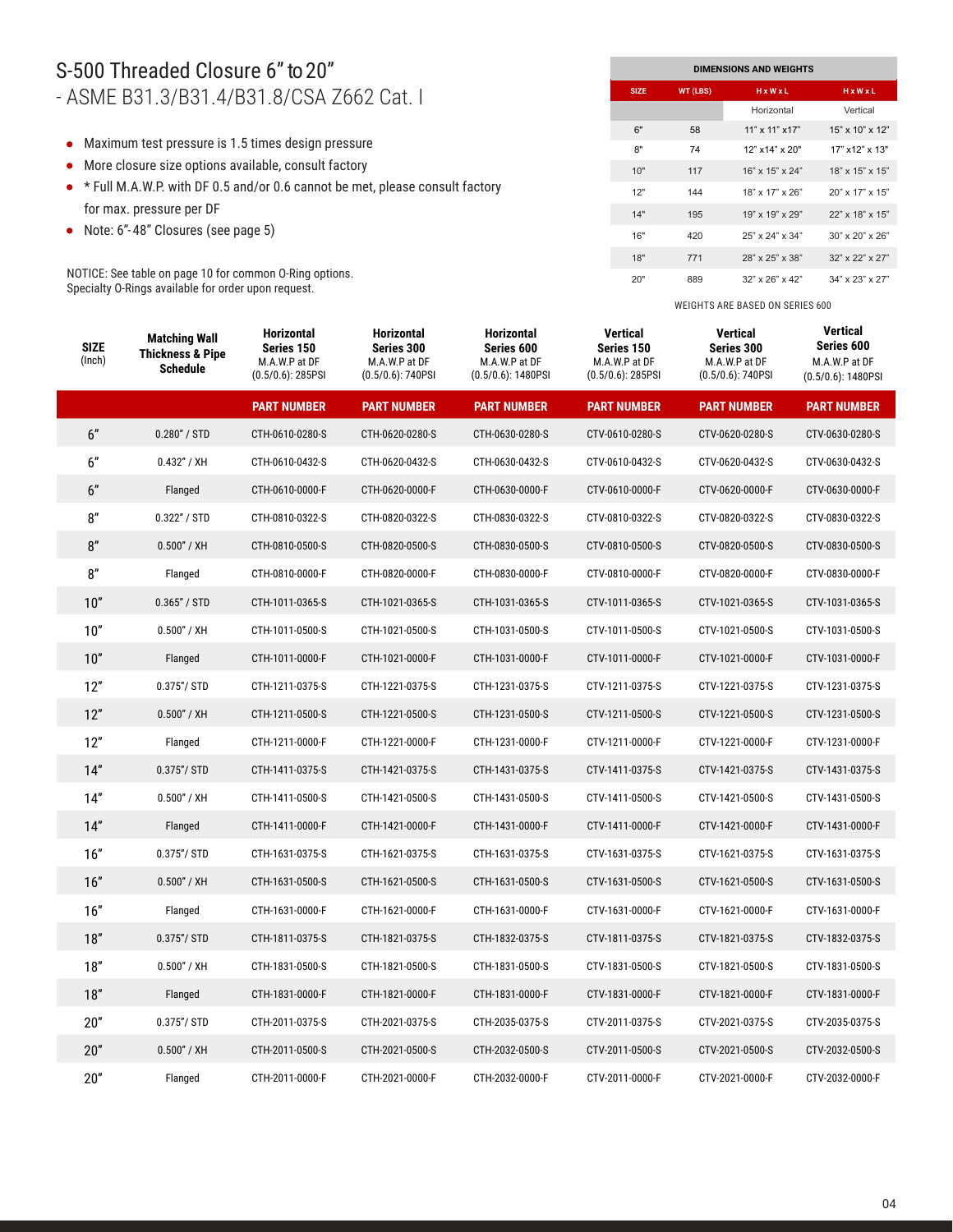#### S-500 Threaded Closure 22" to 36" - ASME B31.3/B31.4/B31.8/CSA Z662 Cat. I

- Maximum test pressure is 1.5 times design pressure
- More closure size options available, consult factory
- \*Full M.A.W.P. with DF 0.5 and/or 0.6 cannot be met, please consult factory for max. pressure per DF
- Note: 6"- 48" closures are equipped as a standard with Pressure Alert Valve (PAV)

NOTICE: See table on page 10 for common O-Ring options. Specialty O-Rings available for order upon request.

| <b>DIMENSIONS AND WEIGHTS</b> |          |                             |                             |  |  |  |  |  |  |
|-------------------------------|----------|-----------------------------|-----------------------------|--|--|--|--|--|--|
| <b>SIZE</b>                   | WT (LBS) | HxWxL                       | $H \times W \times L$       |  |  |  |  |  |  |
|                               |          | Horizontal                  | Vertical                    |  |  |  |  |  |  |
| 22"                           | 1133     | $34" \times 28" \times 46"$ | $37" \times 27" \times 30"$ |  |  |  |  |  |  |
| 24"                           | 1150     | $38" \times 29" \times 48"$ | $41"$ x 29" x 35"           |  |  |  |  |  |  |
| 26"                           | 1717     | 38" x 31" x 50"             | 44" x 31" x 36"             |  |  |  |  |  |  |
| 28"                           | 1808     | $39''$ x $33''$ x $52''$    | 47" x 32" x 36"             |  |  |  |  |  |  |
| 30"                           | 2066     | $39" \times 36" \times 54"$ | 47" x 36" x 36"             |  |  |  |  |  |  |
| 36"                           | 3130     | $40" \times 46" \times 73"$ | $55" \times 43" \times 41"$ |  |  |  |  |  |  |

| <b>SIZE</b><br>(Inch) | <b>Matching Wall</b><br><b>Thickness &amp; Pipe</b><br><b>Schedule</b> | <b>Horizontal</b><br>Series 150<br>M.A.W.P at DF<br>$(0.5/0.6)$ : 285PSI | <b>Horizontal</b><br>Series 300<br>M.A.W.P at DF<br>$(0.5/0.6)$ : 740PSI | <b>Horizontal</b><br>Series 600<br>M.A.W.P at DF<br>$(0.5/0.6)$ : 1480PSI | <b>Vertical</b><br>Series 150<br>M.A.W.P at DF<br>$(0.5/0.6)$ : 285PSI | <b>Vertical</b><br>Series 300<br>M.A.W.P at DF<br>$(0.5/0.6)$ : 740PSI | Vertical<br>Series 600<br>M.A.W.P at DF<br>$(0.5/0.6)$ : 1480PSI |
|-----------------------|------------------------------------------------------------------------|--------------------------------------------------------------------------|--------------------------------------------------------------------------|---------------------------------------------------------------------------|------------------------------------------------------------------------|------------------------------------------------------------------------|------------------------------------------------------------------|
|                       |                                                                        | <b>PART NUMBER</b>                                                       | <b>PART NUMBER</b>                                                       | <b>PART NUMBER</b>                                                        | <b>PART NUMBER</b>                                                     | <b>PART NUMBER</b>                                                     | <b>PART NUMBER</b>                                               |
| 22"                   | $0.375''/$ STD                                                         | CTH-2211-0375-S                                                          | CTH-2221-0375-S                                                          | CTH-2235-0375-S                                                           | CTV-2211-0375-S                                                        | CTV-2221-0375-S                                                        | CTV-2235-0375-S                                                  |
| 22"                   | 0.500" / XH                                                            | CTH-2211-0500-S                                                          | CTH-2221-0500-S                                                          | CTH-2232-0500-S                                                           | CTV-2211-0500-S                                                        | CTV-2221-0500-S                                                        | CTV-2232-0500-S                                                  |
| 22"                   | Flanged                                                                | CTH-2211-0000-F                                                          | CTH-2221-0000-F                                                          | CTH-2232-0000-F                                                           | CTV-2211-0000-F                                                        | CTV-2221-0000-F                                                        | CTV-2232-0000-F                                                  |
| 24"                   | 0.375''                                                                | CTH-2411-0375-S                                                          | CTH-2421-0375-S                                                          | CTH-2435-0375-S                                                           | CTV-2411-0375-S                                                        | CTV-2421-0375-S                                                        | CTV-2435-0375-S                                                  |
| 24"                   | 0.500"                                                                 | CTH-2411-0500-S                                                          | CTH-2421-0500-S                                                          | CTH-2433-0500-S                                                           | CTV-2411-0500-S                                                        | CTV-2421-0500-S                                                        | CTV-2433-0500-S                                                  |
| 24"                   | 0.625"                                                                 | CTH-2411-0625-S                                                          | CTH-2421-0625-S                                                          | CTH-2433-0625-S                                                           | CTV-2411-0625-S                                                        | CTV-2421-0625-S                                                        | CTV-2433-0625-S                                                  |
| 24"                   | Flanged                                                                | CTH-2411-0000-F                                                          | CTH-2421-0000-F                                                          | CTH-2433-0000-F                                                           | CTV-2411-0000-F                                                        | CTV-2421-0000-F                                                        | CTV-2433-0000-F                                                  |
| 26"                   | 0.375''                                                                | CTH-2611-0375-S                                                          | CTH-2621-0375-S                                                          | CTH-2633-0375-P*                                                          | CTV-2611-0375-S                                                        | CTV-2621-0375-S                                                        | CTV-2633-0375-P*                                                 |
| 26"                   | 0.500"                                                                 | CTH-2611-0500-S                                                          | CTH-2621-0500-S                                                          | CTH-2633-0500-S                                                           | CTV-2611-0500-S                                                        | CTV-2621-0500-S                                                        | CTV-2633-0500-S                                                  |
| 26"                   | 0.625"                                                                 | CTH-2611-0625-S                                                          | CTH-2621-0625-S                                                          | CTH-2633-0625-S                                                           | CTV-2611-0625-S                                                        | CTV-2621-0625-S                                                        | CTV-2633-0625-S                                                  |
| 28"                   | 0.375''                                                                | CTH-2811-0375-S                                                          | CTH-2821-0375-S                                                          | CTH-2835-0375-P*                                                          | CTV-2811-0375-S                                                        | CTV-2821-0375-S                                                        | CTV-2835-0375-P*                                                 |
| 28"                   | 0.500"                                                                 | CTH-2811-0500-S                                                          | CTH-2821-0500-S                                                          | CTH-2834-0500-S                                                           | CTV-2811-0500-S                                                        | CTV-2821-0500-S                                                        | CTV-2834-0500-S                                                  |
| 28"                   | 0.625"                                                                 | CTH-2811-0625-S                                                          | CTH-2821-0625-S                                                          | CTH-2833-0625-S                                                           | CTV-2811-0625-S                                                        | CTV-2821-0625-S                                                        | CTV-2833-0625-S                                                  |
| 28"                   | 0.750"                                                                 | CTH-2811-0750-S                                                          | CTH-2821-0750-S                                                          | CTH-2833-0750-S                                                           | CTV-2811-0750-S                                                        | CTV-2821-0750-S                                                        | CTV-2833-0750-S                                                  |
| 30"                   | 0.375''                                                                | CTH-3011-0375-S                                                          | CTH-3021-0375-S                                                          | CTH-3035-0375-P*                                                          | CTV-3011-0375-S                                                        | CTV-3021-0375-S                                                        | CTV-3035-0375-P*                                                 |
| 30"                   | 0.500"                                                                 | CTH-3011-0500-S                                                          | CTH-3021-0500-S                                                          | CTH-3035-0500-P*                                                          | CTV-3011-0500-S                                                        | CTV-3021-0500-S                                                        | CTV-3035-0500-P*                                                 |
| 30"                   | 0.625"                                                                 | CTH-3011-0625-S                                                          | CTH-3021-0625-S                                                          | CTH-3033-0625-S                                                           | CTV-3011-0625-S                                                        | CTV-3021-0625-S                                                        | CTV-3033-0625-S                                                  |
| 30"                   | 0.750"                                                                 | CTH-3011-0750-S                                                          | CTH-3021-0750-S                                                          | CTH-3033-0750-S                                                           | CTV-3011-0750-S                                                        | CTV-3021-0750-S                                                        | CTV-3033-0750-S                                                  |
| 36"                   | 0.375''                                                                | CTH-3611-0375-S                                                          | CTH-3621-0375-P*                                                         | CTH-3633-0375-P*                                                          | CTV-3611-0375-S                                                        | CTV-3621-0375-P*                                                       | CTV-3633-0375-P*                                                 |
| 36"                   | 0.500"                                                                 | CTH-3611-0500-S                                                          | CTH-3621-0500-S                                                          | CTH-3633-0500-P*                                                          | CTV-3611-0500-S                                                        | CTV-3621-0500-S                                                        | CTV-3633-0500-P*                                                 |
| 36"                   | 0.625"                                                                 | CTH-3611-0625-S                                                          | CTH-3621-0625-S                                                          | CTH-3633-0625-S                                                           | CTV-3611-0625-S                                                        | CTV-3621-0625-S                                                        | CTV-3633-0625-S                                                  |
| 36"                   | 0.750"                                                                 | CTH-3611-0750-S                                                          | CTH-3621-0750-S                                                          | CTH-3633-0750-S                                                           | CTV-3611-0750-S                                                        | CTV-3621-0750-S                                                        | CTV-3633-0750-S                                                  |
| 36''                  | 0.875"                                                                 | CTH-3611-0875-S                                                          | CTH-3621-0875-S                                                          | CTH-3633-0875-S                                                           | CTV-3611-0875-S                                                        | CTV-3621-0875-S                                                        | CTV-3633-0875-S                                                  |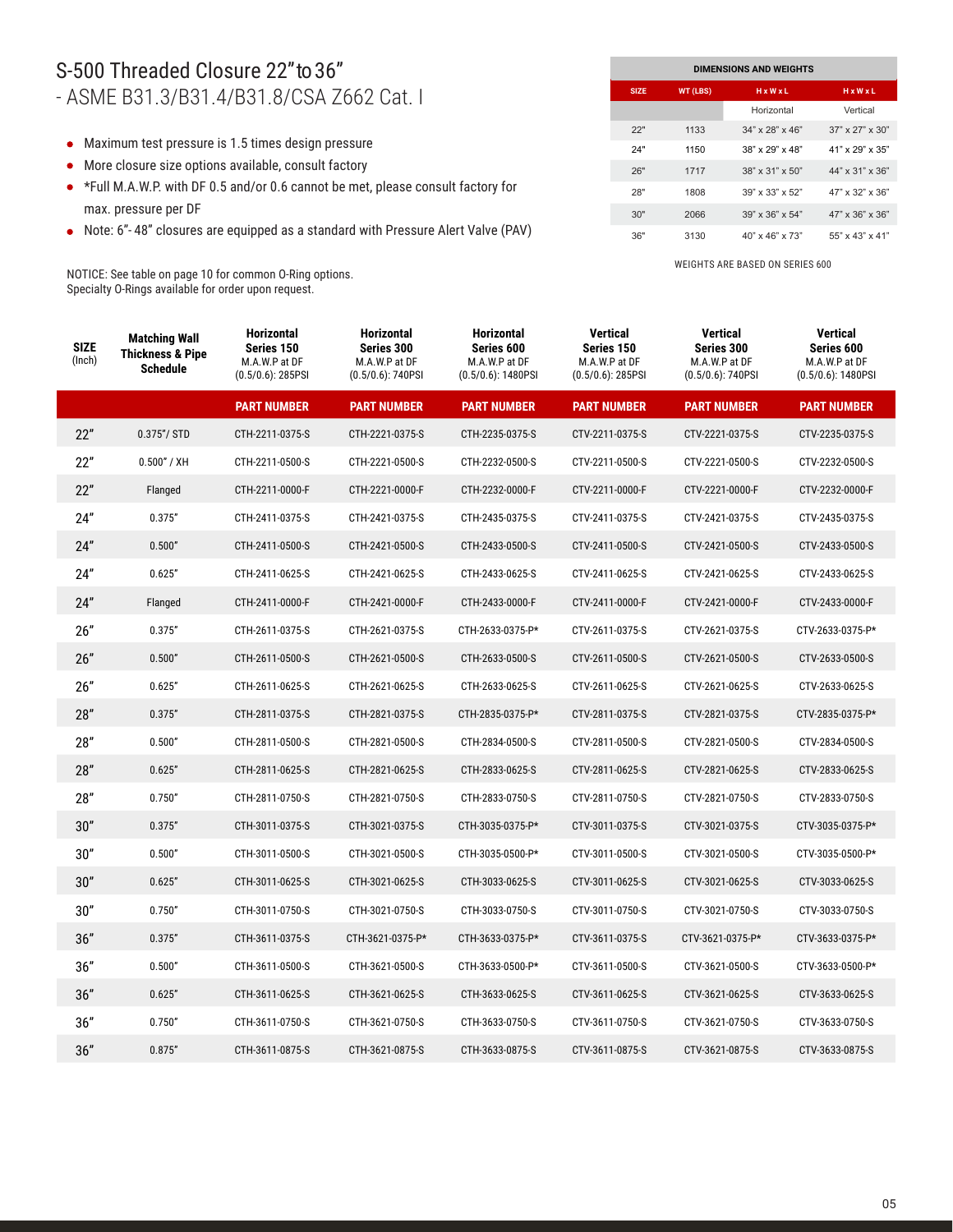#### S-500 Threaded Closure 42" to 48" - ASME B31.3/B31.4/B31.8/CSA Z662 Cat. I

- Maximum test pressure is 1.5 times design pressure
- More closure size options available, consult factory
- \*Full M.A.W.P. with DF 0.5 and/or 0.6 cannot be met, please consult factory for max. pressure per DF
- Note: 6"- 48" closures are equipped as a standard with Pressure Alert Valve (PAV)

NOTICE: See table on page 10 for common O-Ring options. Specialty O-Rings available for order upon request.

|             | <b>DIMENSIONS AND WEIGHTS</b> |                             |                             |  |  |  |  |  |  |  |
|-------------|-------------------------------|-----------------------------|-----------------------------|--|--|--|--|--|--|--|
| <b>SIZE</b> | WT (LBS)                      | HxWxL                       | HxWxL                       |  |  |  |  |  |  |  |
|             |                               | Horizontal                  | Vertical                    |  |  |  |  |  |  |  |
| 42"         | 4072                          | $43" \times 52" \times 80"$ | $61"$ x 48" x 46"           |  |  |  |  |  |  |  |
| 48"         | 5223                          | 46" x 59" x 89"             | $64" \times 56" \times 47"$ |  |  |  |  |  |  |  |

| <b>SIZE</b><br>(Inch) | <b>Matching Wall</b><br><b>Thickness &amp; Pipe</b><br><b>Schedule</b> | <b>Horizontal</b><br>Series 150<br>M.A.W.P at DF<br>$(0.5/0.6)$ : 285PSI | <b>Horizontal</b><br>Series 300<br>M.A.W.P at DF<br>$(0.5/0.6)$ : 740PSI | <b>Horizontal</b><br>Series 600<br>M.A.W.P at DF<br>$(0.5/0.6)$ : 1480PSI | <b>Vertical</b><br>Series 150<br>M.A.W.P at DF<br>$(0.5/0.6)$ : 285PSI | Vertical<br>Series 300<br>M.A.W.P at DF<br>$(0.5/0.6)$ : 740PSI | <b>Vertical</b><br>Series 600<br>M.A.W.P at DF<br>$(0.5/0.6)$ : 1480PSI |
|-----------------------|------------------------------------------------------------------------|--------------------------------------------------------------------------|--------------------------------------------------------------------------|---------------------------------------------------------------------------|------------------------------------------------------------------------|-----------------------------------------------------------------|-------------------------------------------------------------------------|
|                       |                                                                        | <b>PART NUMBER</b>                                                       | <b>PART NUMBER</b>                                                       | <b>PART NUMBER</b>                                                        | <b>PART NUMBER</b>                                                     | <b>PART NUMBER</b>                                              | <b>PART NUMBER</b>                                                      |
| 42"                   | 0.375''                                                                | CTH-4211-0375-S                                                          | CTH-4221-0375-P*                                                         | CTH-4233-0375-P*                                                          | CTV-4211-0375-S                                                        | CTV-4221-0375-P*                                                | CTV-4233-0375-P*                                                        |
| 42"                   | 0.500"                                                                 | CTH-4211-0500-S                                                          | CTH-4221-0500-S                                                          | CTH-4233-0500-P*                                                          | CTV-4211-0500-S                                                        | CTV-4221-0500-S                                                 | CTV-4233-0500-P*                                                        |
| 42"                   | 0.625"                                                                 | CTH-4211-0625-S                                                          | CTH-4221-0625-S                                                          | CTH-4233-0625-P*                                                          | CTV-4211-0625-S                                                        | CTV-4221-0625-S                                                 | CTV-4233-0625-P*                                                        |
| 42"                   | 0.750"                                                                 | CTH-4211-0750-S                                                          | CTH-4221-0750-S                                                          | CTH-4233-0750-S                                                           | CTV-4211-0750-S                                                        | CTV-4221-0750-S                                                 | CTV-4233-0750-S                                                         |
| 42"                   | 0.875''                                                                | CTH-4211-0875-S                                                          | CTH-4221-0875-S                                                          | CTH-4233-0875-S                                                           | CTV-4211-0875-S                                                        | CTV-4221-0875-S                                                 | CTV-4233-0875-S                                                         |
| 42"                   | 1.000"                                                                 | CTH-4211-1000-S                                                          | CTH-4221-1000-S                                                          | CTH-4233-1000-S                                                           | CTV-4211-1000-S                                                        | CTV-4221-1000-S                                                 | CTV-4233-1000-S                                                         |
| 48"                   | 0.375''                                                                | CTH-4811-0375-S                                                          | CTH-4821-0375-P*                                                         | CTH-4833-0375-P*                                                          | CTV-4811-0375-S                                                        | CTV-4821-0375-P*                                                | CTV-4833-0375-P*                                                        |
| 48"                   | 0.500"                                                                 | CTH-4811-0500-S                                                          | CTH-4821-0500-P*                                                         | CTH-4833-0500-P*                                                          | CTV-4811-0500-S                                                        | CTV-4821-0500-P*                                                | CTV-4833-0500-P*                                                        |
| 48"                   | 0.625"                                                                 | CTH-4811-0625-S                                                          | CTH-4821-0625-S                                                          | CTH-4833-0625-P*                                                          | CTV-4811-0625-S                                                        | CTV-4821-0625-S                                                 | CTV-4833-0625-P*                                                        |
| 48"                   | 0.750"                                                                 | CTH-4811-0750-S                                                          | CTH-4821-0750-S                                                          | CTH-4833-0750-S                                                           | CTV-4811-0750-S                                                        | CTV-4821-0750-S                                                 | CTV-4833-0750-S                                                         |
| 48"                   | 0.875''                                                                | CTH-4811-0875-S                                                          | CTH-4821-0875-S                                                          | CTH-4833-0875-S                                                           | CTV-4811-0875-S                                                        | CTV-4821-0875-S                                                 | CTV-4833-0875-S                                                         |
| 48"                   | 1.000"                                                                 | CTH-4811-1000-S                                                          | CTH-4821-1000-S                                                          | CTH-4833-1000-S                                                           | CTV-4811-1000-S                                                        | CTV-4821-1000-S                                                 | CTV-4833-1000-S                                                         |
|                       |                                                                        |                                                                          |                                                                          |                                                                           |                                                                        |                                                                 |                                                                         |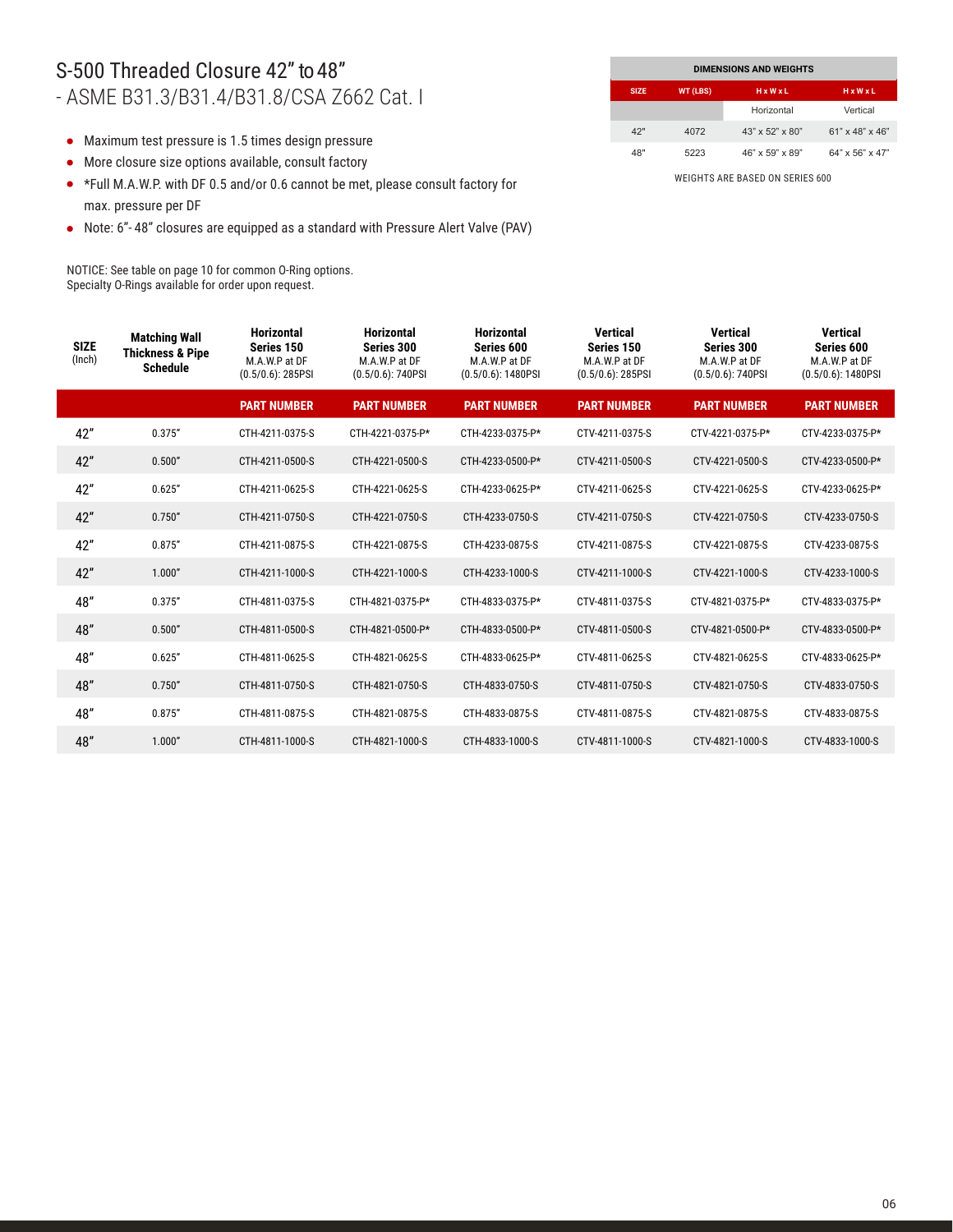## S-500 Threaded Closure 2" to 10" - ASME B31.3/B31.4/B31.8/CSA Z662 Cat. I (HUB)

- Maximum test pressure is 1.5 times design pressure
- More closure size options available, consult factory
- \*\*\*Combination hinge and 1/2" tap on the cap is not available on sizes 2" & 3"
- Note: 2"- 4" Hinging for Horizontal and Vertical Installation is the same
- Note: 6"- 48" closures are equipped as a standard with Pressure Alert Valve (PAV)

NOTICE: See table on page 10 for common O-Ring options. Specialty O-Rings available for order upon request.

| <b>DIMENSIONS AND WEIGHTS</b> |          |                       |                          |  |  |  |  |  |  |
|-------------------------------|----------|-----------------------|--------------------------|--|--|--|--|--|--|
| <b>SIZE</b>                   | WT (LBS) | HxWxL                 | $H \times W \times L$    |  |  |  |  |  |  |
|                               |          | Horizontal            | Vertical                 |  |  |  |  |  |  |
| 2"                            | 8        | $4"$ x 5" x 6"        | $8''$ x 4" x $8''$       |  |  |  |  |  |  |
| 3"                            | 14       | $5"$ x $6"$ x $7"$    | $9" \times 6" \times 8"$ |  |  |  |  |  |  |
| 4"                            | 19       | $6"$ x $7"$ x $9"$    | $9''$ x $8''$ x $9''$    |  |  |  |  |  |  |
| 6"                            | 58       | 11" x 11" x 17"       | $15"$ x $10"$ x $12"$    |  |  |  |  |  |  |
| 8"                            | 74       | 12" x14" x 20"        | 17" x12" x 13"           |  |  |  |  |  |  |
| 10"                           | 117      | $16"$ x $15"$ x $24"$ | $18"$ x $15"$ x $15"$    |  |  |  |  |  |  |

| <b>SIZE</b><br>(Inch) | <b>Matching Wall</b><br><b>Thickness &amp; Pipe</b><br><b>Schedule</b> | <b>Non-Hinged</b><br>Series 150<br>M.A.W.P at DF<br>$(0.5/0.6)$ : 285PSI | <b>Non-Hinged</b><br>Series 300<br>M.A.W.P at DF<br>$(0.5/0.6)$ : 740PSI | Non-Hinged<br>Series 600<br>M.A.W.P at DF<br>$(0.5/0.6)$ : 1480PSI | <b>Hinged</b><br>Series 150<br>M.A.W.P at DF<br>$(0.5/0.6)$ : 285PSI | <b>Hinged</b><br>Series 300<br>M.A.W.P at DF<br>$(0.5/0.6)$ : 740PSI | Hinged<br>Series 600<br>M.A.W.P at DF<br>$(0.5/0.6)$ : 1480PSI | <b>Option Includes</b> |
|-----------------------|------------------------------------------------------------------------|--------------------------------------------------------------------------|--------------------------------------------------------------------------|--------------------------------------------------------------------|----------------------------------------------------------------------|----------------------------------------------------------------------|----------------------------------------------------------------|------------------------|
|                       |                                                                        | <b>PART NUMBER</b>                                                       | <b>PART NUMBER</b>                                                       | <b>PART NUMBER</b>                                                 | <b>PART NUMBER</b>                                                   | <b>PART NUMBER</b>                                                   | <b>PART NUMBER</b>                                             |                        |
| 2"                    | 0.154"/STD                                                             | CTN-0210-0154-D                                                          | CTN-0220-0154-D                                                          | CTN-0230-0154-D                                                    | CTS-0210-0154-D                                                      | CTS-0220-0154-D                                                      | CTS-0230-0154-D                                                | PAV                    |
| 2"                    | 0.154''/STD                                                            | CTN-0210-0154-C                                                          | CTN-0220-0154-C                                                          | CTN-0230-0154-C                                                    | $***$                                                                | $***$                                                                | $***$                                                          | 1/2" Tap & PAV         |
| 2"                    | 0.218" / XH                                                            | CTN-0210-0218-D                                                          | CTN-0220-0218-D                                                          | CTN-0230-0218-D                                                    | CTS-0210-0218-D                                                      | CTS-0220-0218-D                                                      | CTS-0230-0218-D                                                | PAV                    |
| 2"                    | 0.218" / XH                                                            | CTN-0210-0218-C                                                          | CTN-0220-0218-C                                                          | CTN-0230-0218-C                                                    | $***$                                                                | $***$                                                                | $***$                                                          | 1/2" Tap & PAV         |
| 2"                    | Flanged                                                                | CTN-0210-0000-F                                                          | CTN-0220-0000-F                                                          | CTN-0230-0000-F                                                    | CTS-0210-0000-F                                                      | CTS-0220-0000-F                                                      | CTS-0230-0000-F                                                |                        |
| 3"                    | 0.216''/STD                                                            | CTN-0310-0216-D                                                          | CTN-0320-0216-D                                                          | CTN-0330-0216-D                                                    | CTS-0310-0216-D                                                      | CTS-0320-0216-D                                                      | CTS-0330-0216-D                                                | PAV                    |
| 3"                    | 0.216''/STD                                                            | CTN-0310-0216-C                                                          | CTN-0320-0216-C                                                          | CTN-0330-0216-C                                                    | $***$                                                                | $***$                                                                | $***$                                                          | 1/2" Tap & PAV         |
| 3"                    | $0.300''$ / XH                                                         | CTN-0310-0300-D                                                          | CTN-0320-0300-D                                                          | CTN-0330-0300-D                                                    | CTS-0310-0216-D                                                      | CTS-0320-0216-D                                                      | CTS-0330-0216-D                                                | PAV                    |
| 3"                    | 0.300" / XH                                                            | CTN-0310-0300-C                                                          | CTN-0320-0300-C                                                          | CTN-0330-0300-C                                                    | $***$                                                                | $***$                                                                | $***$                                                          | 1/2" Tap & PAV         |
| 3"                    | Flanged                                                                | CTN-0310-0000-F                                                          | CTN-0320-0000-F                                                          | CTN-0330-0000-F                                                    | CTS-0310-0000-F                                                      | CTS-0320-0000-F                                                      | CTS-0330-0000-F                                                |                        |
| 4"                    | 0.237"/STD                                                             | CTN-0410-0237-D                                                          | CTN-0420-0237-D                                                          | CTN-0430-0237-D                                                    | CTS-0410-0237-D                                                      | CTS-0420-0237-D                                                      | CTS-0430-0237-D                                                | PAV                    |
| 4"                    | 0.237''/STD                                                            | CTN-0410-0237-C                                                          | CTN-0420-0237-C                                                          | CTN-0430-0237-C                                                    | CTS-0410-0237-C                                                      | CTS-0420-0237-C                                                      | CTS-0430-0237-C                                                | 1/2" Tap & PAV         |
| 4"                    | $0.337''$ / XH                                                         | CTN-0410-0337-D                                                          | CTN-0420-0337-D                                                          | CTN-0430-0337-D                                                    | CTS-0410-0337-D                                                      | CTS-0420-0337-D                                                      | CTS-0430-0337-D                                                | PAV                    |
| 4"                    | $0.337''$ / XH                                                         | CTN-0410-0337-C                                                          | CTN-0420-0337-C                                                          | CTN-0430-0337-C                                                    | CTS-0410-0337-C                                                      | CTS-0420-0337-C                                                      | CTS-0430-0337-C                                                | 1/2" Tap & PAV         |
| 4"                    | Flanged                                                                | CTN-0410-0000-F                                                          | CTN-0420-0000-F                                                          | CTN-0430-0000-F                                                    | CTS-0410-0000-F                                                      | CTS-0420-0000-F                                                      | CTS-0430-0000-F                                                |                        |
| 6"                    | $0.280$ "/STD                                                          | CTH-0610-0280-D                                                          | CTH-0620-0280-D                                                          | CTH-0630-0280-D                                                    | CTV-0610-0280-D                                                      | CTV-0620-0280-D                                                      | CTV-0630-0280-D                                                |                        |
| 6"                    | 0.432" / XH                                                            | CTH-0610-0432-D                                                          | CTH-0620-0432-D                                                          | CTH-0630-0432-D                                                    | CTV-0610-0432-D                                                      | CTV-0620-0432-D                                                      | CTV-0630-0432-D                                                |                        |
| 6"                    | Flanged                                                                | CTH-0610-0000-F                                                          | CTH-0620-0000-F                                                          | CTH-0630-0000-F                                                    | CTV-0610-0000-F                                                      | CTV-0620-0000-F                                                      | CTV-0630-0000-F                                                |                        |
| 8"                    | 0.322"/STD                                                             | CTH-0810-0322-D                                                          | CTH-0820-0322-D                                                          | CTH-0830-0322-D                                                    | CTV-0810-0322-D                                                      | CTV-0820-0322-D                                                      | CTV-0830-0322-D                                                |                        |
| 8"                    | 0.500" / XH                                                            | CTH-0810-0500-D                                                          | CTH-0820-0500-D                                                          | CTH-0830-0500-D                                                    | CTV-0810-0500-D                                                      | CTV-0820-0500-D                                                      | CTV-0830-0500-D                                                |                        |
| 8"                    | Flanged                                                                | CTH-0810-0000-F                                                          | CTH-0820-0000-F                                                          | CTH-0830-0000-F                                                    | CTV-0810-0000-F                                                      | CTV-0820-0000-F                                                      | CTV-0830-0000-F                                                |                        |
| 10"                   | 0.365"/STD                                                             | CTH-1011-0365-D                                                          | CTH-1021-0365-D                                                          | CTH-1031-0365-D                                                    | CTV-1011-0365-D                                                      | CTV-1021-0365-D                                                      | CTV-1031-0365-D                                                |                        |
| 10"                   | 0.500" / XH                                                            | CTH-1011-0500-D                                                          | CTH-1021-0500-D                                                          | CTH-1031-0500-D                                                    | CTV-1011-0500-D                                                      | CTV-1021-0500-D                                                      | CTV-1031-0500-D                                                |                        |
| 10"                   | Flanged                                                                | CTH-1011-0000-F                                                          | CTH-1021-0000-F                                                          | CTH-1031-0000-F                                                    | CTV-1011-0000-F                                                      | CTV-1021-0000-F                                                      | CTV-1031-0000-F                                                |                        |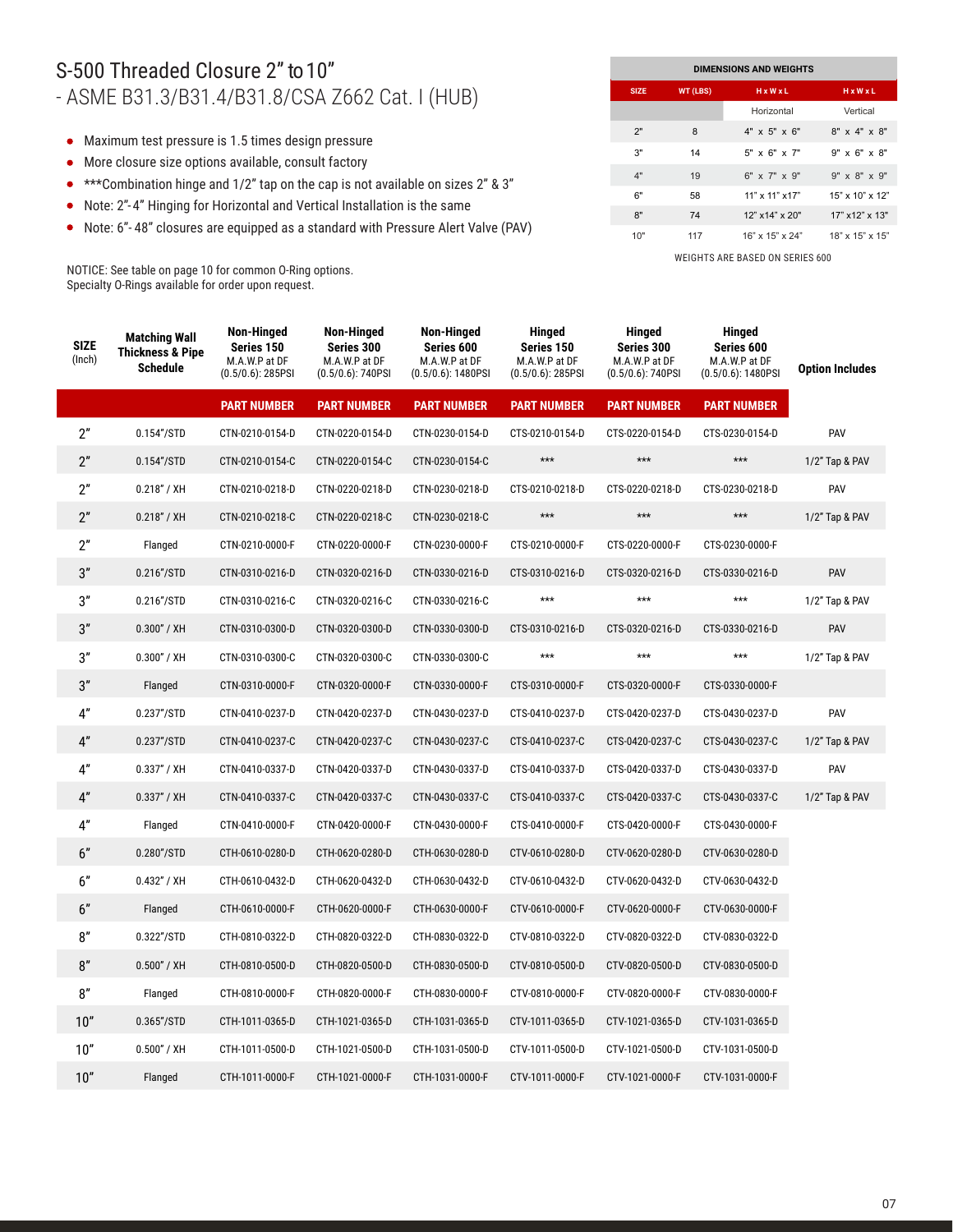### S-500 Threaded Closure 12" to 26" - ASME B31.3/B31.4/B31.8/CSA Z662 Cat. I (HUB) - ASME BPVC SEC. VIII Div. 1 U-STAMP (CAP)

- Maximum test pressure is 1.5 times design pressure
- More closure size options available, consult factory
- \* Full M.A.W.P. with DF 0.5 and/or 0.6 cannot be met, please consult factory for max. pressure per DF

NOTICE: See table on page 10 for common O-Ring options. Specialty O-Rings available for order upon request.

| <b>DIMENSIONS AND WEIGHTS</b> |          |                       |                             |  |  |  |  |  |  |
|-------------------------------|----------|-----------------------|-----------------------------|--|--|--|--|--|--|
| <b>SIZE</b>                   | WT (LBS) | $H \times W \times L$ | HxWxL                       |  |  |  |  |  |  |
|                               |          | Horizontal            | Vertical                    |  |  |  |  |  |  |
| 12"                           | 144      | 18" x 17" x 26"       | $37" \times 27" \times 30"$ |  |  |  |  |  |  |
| 14"                           | 195      | $19"$ x $19"$ x $29"$ | 41" x 29" x 35"             |  |  |  |  |  |  |
| 16"                           | 420      | 25" x 24" x 34"       | 44" x 31" x 36"             |  |  |  |  |  |  |
| 18"                           | 771      | 28" x 25" x 38"       | 47" x 32" x 36"             |  |  |  |  |  |  |
| 20"                           | 889      | $32"$ x $26"$ x $42"$ | 47" x 36" x 36"             |  |  |  |  |  |  |
| 22"                           | 1133     | $34"$ x 28" x 46"     | 55" x 43" x 41"             |  |  |  |  |  |  |
| 24"                           | 1150     | 38" x 29" x 48"       | $61"$ x 48" x 46"           |  |  |  |  |  |  |
| 26"                           | 1717     | 38" x 31" x 50"       | 64" x 56" x 47"             |  |  |  |  |  |  |

| <b>SIZE</b><br>(Inch) | <b>Matching Wall</b><br><b>Thickness &amp; Pipe</b><br><b>Schedule</b> | <b>Horizontal</b><br>Series 150<br>M.A.W.P at DF<br>$(0.5/0.6)$ : 285PSI | <b>Horizontal</b><br>Series 300<br>M.A.W.P at DF<br>(0.5/0.6): 740PSI | <b>Horizontal</b><br>Series 600<br>M.A.W.P at DF<br>$(0.5/0.6)$ : 1480PSI | <b>Vertical</b><br>Series 150<br>M.A.W.P at DF<br>$(0.5/0.6)$ : 285PSI | <b>Vertical</b><br>Series 300<br>M.A.W.P at DF<br>$(0.5/0.6)$ : 740PSI | <b>Vertical</b><br>Series 600<br>M.A.W.P at DF<br>$(0.5/0.6)$ : 1480PSI |
|-----------------------|------------------------------------------------------------------------|--------------------------------------------------------------------------|-----------------------------------------------------------------------|---------------------------------------------------------------------------|------------------------------------------------------------------------|------------------------------------------------------------------------|-------------------------------------------------------------------------|
|                       |                                                                        | <b>PART NUMBER</b>                                                       | <b>PART NUMBER</b>                                                    | <b>PART NUMBER</b>                                                        | <b>PART NUMBER</b>                                                     | <b>PART NUMBER</b>                                                     | <b>PART NUMBER</b>                                                      |
| 12"                   | $0.375''/$ STD                                                         | CTH-1211-0375-D                                                          | CTH-1221-0375-D                                                       | CTH-1231-0375-D                                                           | CTV-1211-0375-D                                                        | CTV-1221-0375-D                                                        | CTV-1231-0375-D                                                         |
| 12"                   | $0.500''$ / XH                                                         | CTH-1211-0500-D                                                          | CTH-1221-0500-D                                                       | CTH-1231-0500-D                                                           | CTV-1211-0500-D                                                        | CTV-1221-0500-D                                                        | CTV-1231-0500-D                                                         |
| 12"                   | Flanged                                                                | CTH-1211-0000-F                                                          | CTH-1221-0000-F                                                       | CTH-1231-0000-F                                                           | CTV-1211-0000-F                                                        | CTV-1221-0000-F                                                        | CTV-1231-0000-F                                                         |
| 14"                   | $0.375''/$ STD                                                         | CTH-1411-0375-D                                                          | CTH-1421-0375-D                                                       | CTH-1431-0375-D                                                           | CTV-1411-0375-D                                                        | CTV-1421-0375-D                                                        | CTV-1431-0375-D                                                         |
| 14"                   | 0.500" / XH                                                            | CTH-1411-0500-D                                                          | CTH-1421-0500-D                                                       | CTH-1431-0500-D                                                           | CTV-1411-0500-D                                                        | CTV-1421-0500-D                                                        | CTV-1431-0500-D                                                         |
| 14"                   | Flanged                                                                | CTH-1411-0000-F                                                          | CTH-1421-0000-F                                                       | CTH-1431-0000-F                                                           | CTV-1411-0000-F                                                        | CTV-1421-0000-F                                                        | CTV-1431-0000-F                                                         |
| 16"                   | $0.375''/$ STD                                                         | CTH-1631-0375-D                                                          | CTH-1621-0375-D                                                       | CTH-1631-0375-D                                                           | CTV-1631-0375-D                                                        | CTV-1621-0375-D                                                        | CTV-1631-0375-D                                                         |
| 16"                   | $0.500''$ / XH                                                         | CTH-1631-0500-D                                                          | CTH-1621-0500-D                                                       | CTH-1631-0500-D                                                           | CTV-1631-0500-D                                                        | CTV-1621-0500-D                                                        | CTV-1631-0500-D                                                         |
| 16"                   | Flanged                                                                | CTH-1631-0000-F                                                          | CTH-1621-0000-F                                                       | CTH-1631-0000-F                                                           | CTV-1631-0000-F                                                        | CTV-1621-0000-F                                                        | CTV-1631-0000-F                                                         |
| 18"                   | $0.375''/$ STD                                                         | CTH-1811-0375-D                                                          | CTH-1821-0375-D                                                       | CTH-1832-0375-D                                                           | CTV-1811-0375-D                                                        | CTV-1821-0375-D                                                        | CTV-1832-0375-D                                                         |
| 18"                   | 0.500" / XH                                                            | CTH-1811-0500-D                                                          | CTH-1821-0500-D                                                       | CTH-1832-0500-D                                                           | CTV-1811-0500-D                                                        | CTV-1821-0500-D                                                        | CTV-1832-0500-D                                                         |
| 18"                   | Flanged                                                                | CTH-1831-0000-F                                                          | CTH-1821-0000-F                                                       | CTH-1831-0000-F                                                           | CTV-1831-0000-F                                                        | CTV-1821-0000-F                                                        | CTV-1831-0000-F                                                         |
| 20"                   | $0.375''/$ STD                                                         | CTH-2011-0375-D                                                          | CTH-2021-0375-S                                                       | CTH-2032-0375-P*                                                          | CTV-2011-0375-D                                                        | CTV-2021-0375-S                                                        | CTV-2032-0375-P*                                                        |
| 20"                   | $0.500''$ / XH                                                         | CTH-2011-0500-D                                                          | CTH-2021-0500-S                                                       | CTH-2032-0500-D                                                           | CTV-2011-0500-D                                                        | CTV-2021-0500-S                                                        | CTV-2032-0500-S                                                         |
| 20"                   | Flanged                                                                | CTH-2011-0000-F                                                          | CTH-2021-0000-F                                                       | CTH-2032-0000-F                                                           | CTV-2011-0000-F                                                        | CTV-2021-0000-F                                                        | CTV-2032-0000-F                                                         |
| 22"                   | $0.375''/$ STD                                                         | CTH-2211-0375-D                                                          | CTH-2221-0375-D                                                       | CTH-2232-0375-P*                                                          | CTV-2211-0375-D                                                        | CTV-2221-0375-D                                                        | CTV-2232-0375-P*                                                        |
| 22"                   | 0.500" / XH                                                            | CTH-2211-0500-D                                                          | CTH-2221-0500-D                                                       | CTH-2232-0500-D                                                           | CTV-2211-0500-D                                                        | CTV-2221-0500-D                                                        | CTV-2232-0500-D                                                         |
| 22"                   | Flanged                                                                | CTH-2211-0000-F                                                          | CTH-2221-0000-F                                                       | CTH-2232-0000-F                                                           | CTV-2211-0000-F                                                        | CTV-2221-0000-F                                                        | CTV-2232-0000-F                                                         |
| 24"                   | 0.375''                                                                | CTH-2411-0375-D                                                          | CTH-2421-0375-D                                                       | CTH-2435-0375-P*                                                          | CTV-2411-0375-D                                                        | CTV-2421-0375-D                                                        | CTV-2435-0375-P*                                                        |
| 24"                   | 0.500"                                                                 | CTH-2411-0500-D                                                          | CTH-2421-0500-D                                                       | CTH-2433-0500-D                                                           | CTV-2411-0500-D                                                        | CTV-2421-0500-D                                                        | CTV-2433-0500-D                                                         |
| 24"                   | 0.625"                                                                 | CTH-2411-0625-D                                                          | CTH-2421-0625-D                                                       | CTH-2433-0625-D                                                           | CTV-2411-0625-D                                                        | CTV-2421-0625-D                                                        | CTV-2433-0625-D                                                         |
| 26"                   | 0.375''                                                                | CTH-2611-0375-D                                                          | CTH-2621-0375-D                                                       | CTH-2635-0375-P*                                                          | CTV-2611-0375-D                                                        | CTV-2621-0375-D                                                        | CTV-2635-0375-P*                                                        |
| 26"                   | 0.500"                                                                 | CTH-2611-0500-D                                                          | CTH-2621-0500-D                                                       | CTH-2633-0500-D                                                           | CTV-2611-0500-D                                                        | CTV-2621-0500-D                                                        | CTV-2633-0500-S                                                         |
| 26"                   | 0.625"                                                                 | CTH-2611-0625-D                                                          | CTH-2621-0625-D                                                       | CTH-2633-0625-D                                                           | CTV-2611-0625-D                                                        | CTV-2621-0625-D                                                        | CTV-2633-0625-S                                                         |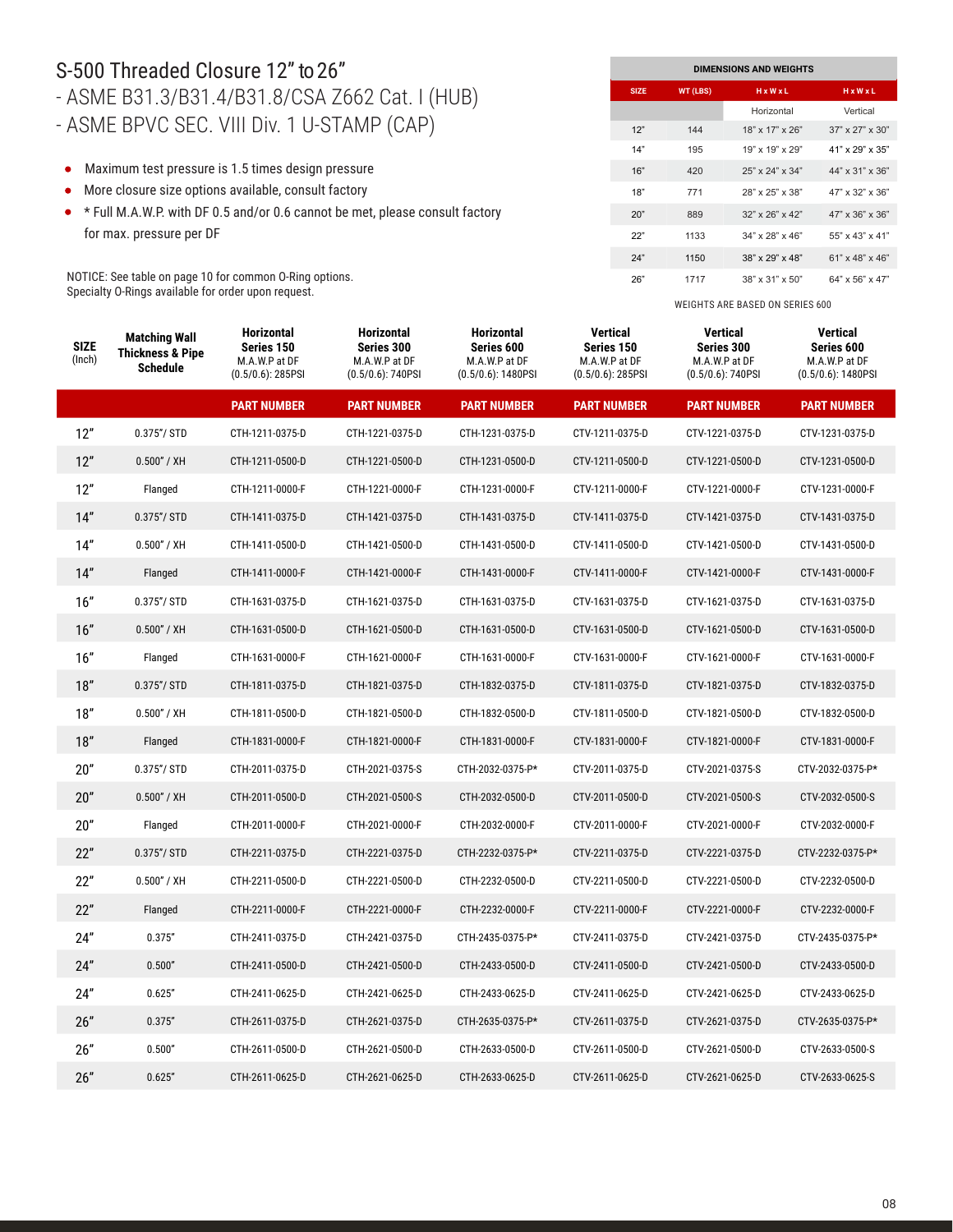### S-500 Threaded Closure 28" to 48" - ASME B31.3/B31.4/B31.8/CSA Z662 Cat. I (HUB) - ASME BPVC SEC. VIII Div. 1 U-STAMP (CAP)

- Maximum test pressure is 1.5 times design pressure
- More closure size options available, consult factory  $\bullet$
- \* Full M.A.W.P. with DF 0.5 and/or 0.6 cannot be met, please consult factory for max. pressure per DF
- Note: 6"- 48" closures are equipped as a standard with Pressure Alert Valve (PAV)

NOTICE: See table on page 10 for common O-Ring options. Specialty O-Rings available for order upon request.

| <b>DIMENSIONS AND WEIGHTS</b> |          |                             |                             |  |  |  |  |
|-------------------------------|----------|-----------------------------|-----------------------------|--|--|--|--|
| <b>SIZE</b>                   | WT (LBS) | HxWxL                       | <b>HxWxL</b>                |  |  |  |  |
|                               |          | Horizontal                  | Vertical                    |  |  |  |  |
| 28"                           | 1808     | $39" \times 33" \times 52"$ | 47" x 32" x 36"             |  |  |  |  |
| 30"                           | 2066     | $39" \times 36" \times 54"$ | $47" \times 36" \times 36"$ |  |  |  |  |
| 36"                           | 3130     | $40''$ x $46''$ x $73''$    | 55" x 43" x 41"             |  |  |  |  |
| 42"                           | 4072     | $43" \times 52" \times 80"$ | $61"$ x 48" x 46"           |  |  |  |  |
| 48"                           | 5223     | 46" x 59" x 89"             | 64" x 56" x 47"             |  |  |  |  |

| <b>SIZE</b><br>(Inch) | <b>Matching Wall</b><br><b>Thickness &amp; Pipe</b><br>Schedule | <b>Horizontal</b><br>Series 150<br>M.A.W.P at DF<br>$(0.5/0.6)$ : 285PSI | <b>Horizontal</b><br>Series 300<br>M.A.W.P at DF<br>$(0.5/0.6)$ : 740PSI | <b>Horizontal</b><br>Series 600<br>M.A.W.P at DF<br>$(0.5/0.6)$ : 1480PSI | Vertical<br>Series 150<br>M.A.W.P at DF<br>$(0.5/0.6)$ : 285PSI | <b>Vertical</b><br>Series 300<br>M.A.W.P at DF<br>$(0.5/0.6)$ : 740PSI | <b>Vertical</b><br>Series 600<br>M.A.W.P at DF<br>$(0.5/0.6)$ : 1480PSI |
|-----------------------|-----------------------------------------------------------------|--------------------------------------------------------------------------|--------------------------------------------------------------------------|---------------------------------------------------------------------------|-----------------------------------------------------------------|------------------------------------------------------------------------|-------------------------------------------------------------------------|
|                       |                                                                 | <b>PART NUMBER</b>                                                       | <b>PART NUMBER</b>                                                       | <b>PART NUMBER</b>                                                        | <b>PART NUMBER</b>                                              | <b>PART NUMBER</b>                                                     | <b>PART NUMBER</b>                                                      |
| 28"                   | 0.375''                                                         | CTH-2811-0375-D                                                          | CTH-2821-0375-D                                                          | CTH-2835-0375-P*                                                          | CTV-2811-0375-D                                                 | CTV-2821-0375-D                                                        | CTV-2835-0375-P*                                                        |
| 28"                   | 0.500"                                                          | CTH-2811-0500-D                                                          | CTH-2821-0500-D                                                          | CTH-2833-0500-D                                                           | CTV-2811-0500-D                                                 | CTV-2821-0500-D                                                        | CTV-2833-0500-D                                                         |
| 28"                   | 0.625"                                                          | CTH-2811-0625-D                                                          | CTH-2821-0625-D                                                          | CTH-2833-0625-D                                                           | CTV-2811-0625-D                                                 | CTV-2821-0625-D                                                        | CTV-2833-0625-D                                                         |
| 30"                   | 0.375''                                                         | CTH-3011-0375-D                                                          | CTH-3021-0375-D                                                          | CTH-3035-0375-P*                                                          | CTV-3011-0375-D                                                 | CTV-3021-0375-D                                                        | CTV-3035-0375-P*                                                        |
| 30"                   | 0.500"                                                          | CTH-3011-0500-D                                                          | CTH-3021-0500-D                                                          | CTH-3033-0500-D                                                           | CTV-3011-0500-D                                                 | CTV-3021-0500-D                                                        | CTV-2833-0500-D                                                         |
| 30"                   | 0.625"                                                          | CTH-3011-0625-D                                                          | CTH-3021-0625-D                                                          | CTH-3033-0625-D                                                           | CTV-3011-0625-D                                                 | CTV-3021-0625-D                                                        | CTV-3033-0625-D                                                         |
| 30"                   | 0.750''                                                         | CTH-3011-0750-D                                                          | CTH-3021-0750-D                                                          | CTH-3033-0750-D                                                           | CTV-3011-0750-D                                                 | CTV-3021-0750-D                                                        | CTV-3033-0750-D                                                         |
| 36"                   | 0.375''                                                         | CTH-3611-0375-D                                                          | CTH-3621-0375-P*                                                         | CTH-3635-0375-P*                                                          | CTV-3611-0375-D                                                 | CTV-3621-0375-P*                                                       | CTV-3635-0375-P*                                                        |
| 36"                   | 0.500"                                                          | CTH-3611-0500-D                                                          | CTH-3621-0500-D                                                          | CTH-3635-0500-P*                                                          | CTV-3611-0500-D                                                 | CTV-3621-0500-D                                                        | CTV-3635-0500-P*                                                        |
| 36"                   | 0.625"                                                          | CTH-3611-0625-D                                                          | CTH-3621-0625-D                                                          | CTH-3633-0625-D                                                           | CTV-3611-0625-D                                                 | CTV-3621-0625-D                                                        | CTV-3633-0625-D                                                         |
| 36"                   | 0.750''                                                         | CTH-3611-0750-D                                                          | CTH-3621-0750-D                                                          | CTH-3633-0750-D                                                           | CTV-3611-0750-D                                                 | CTV-3621-0750-D                                                        | CTV-3633-0750-D                                                         |
| 36"                   | 0.875''                                                         | CTH-3611-0875-D                                                          | CTH-3621-0875-D                                                          | CTH-3633-0875-D                                                           | CTV-3611-0875-D                                                 | CTV-3621-0875-D                                                        | CTV-3633-0875-D                                                         |
| 42"                   | 0.375''                                                         | CTH-4211-0375-D                                                          | CTH-4221-0375-D                                                          | CTH-4235-0375-P*                                                          | CTV-4211-0375-D                                                 | CTV-4221-0375-D                                                        | CTV-4235-0375-P*                                                        |
| 42"                   | 0.500"                                                          | CTH-4211-0500-D                                                          | CTH-4221-0500-D                                                          | CTH-4235-0500-P*                                                          | CTV-4211-0500-D                                                 | CTV-4221-0500-D                                                        | CTV-4235-0500-P*                                                        |
| 42"                   | 0.625"                                                          | CTH-4211-0625-D                                                          | CTH-4221-0625-D                                                          | CTH-4235-0625-P*                                                          | CTV-4211-0625-D                                                 | CTV-4221-0625-D                                                        | CTV-4235-0625-P*                                                        |
| 42"                   | 0.750''                                                         | CTH-4211-0750-D                                                          | CTH-4221-0750-D                                                          | CTH-4233-0750-D                                                           | CTV-4211-0750-D                                                 | CTV-4221-0750-D                                                        | CTV-4233-0750-D                                                         |
| 42"                   | 0.875''                                                         | CTH-4211-0875-D                                                          | CTH-4221-0875-D                                                          | CTH-4233-0875-D                                                           | CTV-4211-0875-D                                                 | CTV-4221-0875-D                                                        | CTV-4233-0875-D                                                         |
| 42"                   | 1.000"                                                          | CTH-4211-1000-D                                                          | CTH-4221-1000-D                                                          | CTH-4233-1000-D                                                           | CTV-4211-1000-D                                                 | CTV-4221-1000-D                                                        | CTV-4233-1000-D                                                         |
| 48"                   | 0.375''                                                         | CTH-4811-0375-D                                                          | CTH-4821-0375-P*                                                         | CTH-4835-0375-P*                                                          | CTV-4811-0375-D                                                 | CTV-4821-0375-P*                                                       | CTV-4835-0375-P*                                                        |
| 48"                   | 0.500"                                                          | CTH-4811-0500-D                                                          | CTH-4821-0500-P*                                                         | CTH-4835-0500-P*                                                          | CTV-4811-0500-D                                                 | CTV-4821-0500-P*                                                       | CTV-4835-0500-P*                                                        |
| 48"                   | 0.625"                                                          | CTH-4811-0625-D                                                          | CTH-4821-0625-D                                                          | CTH-4835-0625-P*                                                          | CTV-4811-0625-D                                                 | CTV-4821-0625-D                                                        | CTV-4835-0625-P*                                                        |
| 48"                   | 0.750"                                                          | CTH-4811-0750-D                                                          | CTH-4821-0750-D                                                          | CTH-4833-0750-P*                                                          | CTV-4811-0750-D                                                 | CTV-4821-0750-P*                                                       | CTV-4833-0750-D                                                         |
| 48"                   | 0.875''                                                         | CTH-4811-0875-D                                                          | CTH-4821-0875-D                                                          | CTH-4833-0875-D                                                           | CTV-4811-0875-D                                                 | CTV-4821-0875-D                                                        | CTV-4833-0875-D                                                         |
| 48"                   | 1.000"                                                          | CTH-4811-1000-D                                                          | CTH-4821-1000-D                                                          | CTH-4833-1000-D                                                           | CTV-4811-1000-D                                                 | CTV-4821-1000-D                                                        | CTV-4833-1000-D                                                         |